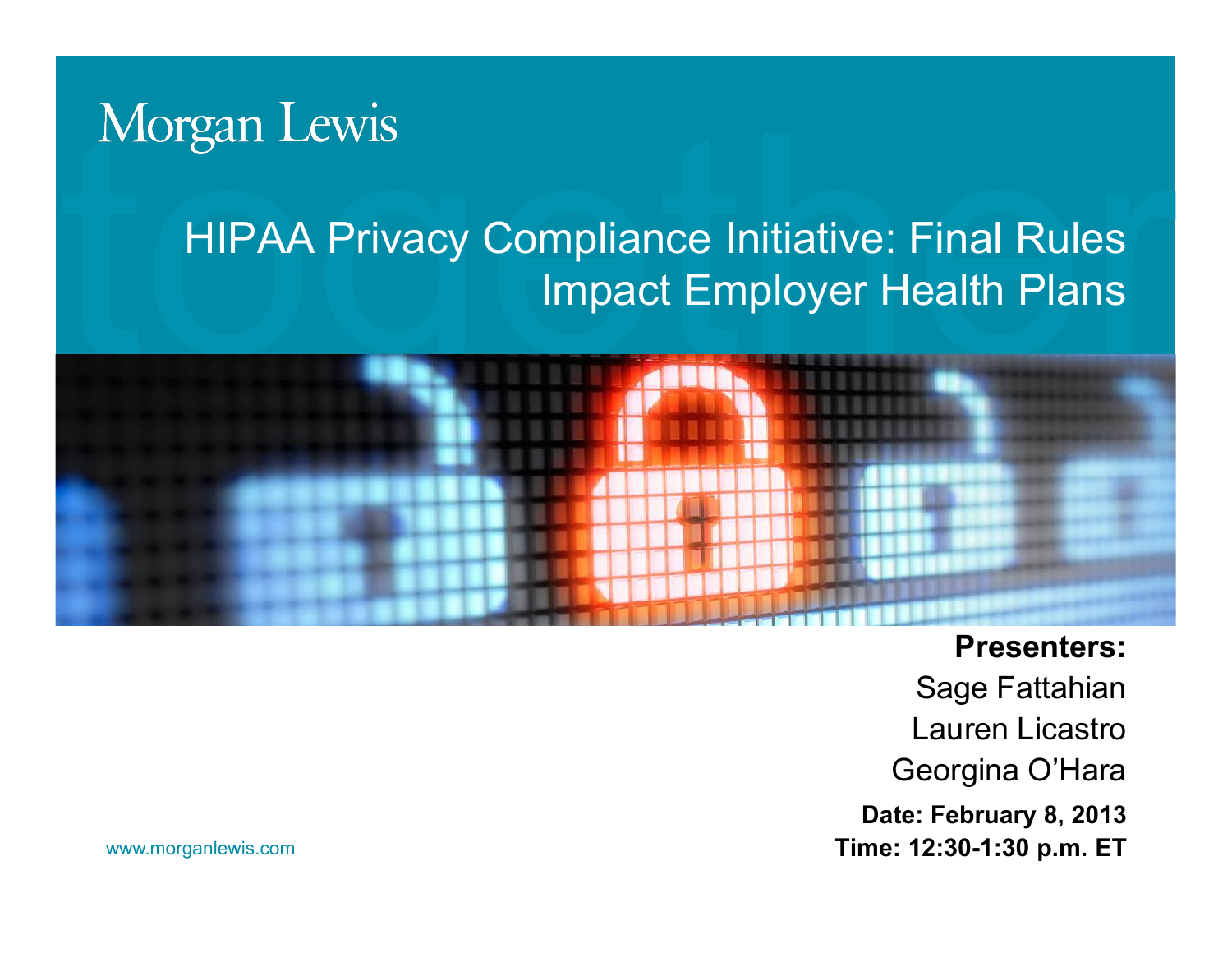# **Agenda**

- History of HIPAA & HITECH
- Omnibus Regulations
	- Business Associates
	- Breach Notification
	- Notice of Privacy Practices
	- Enforcement
	- Other Changes
- Next Steps
- Questions?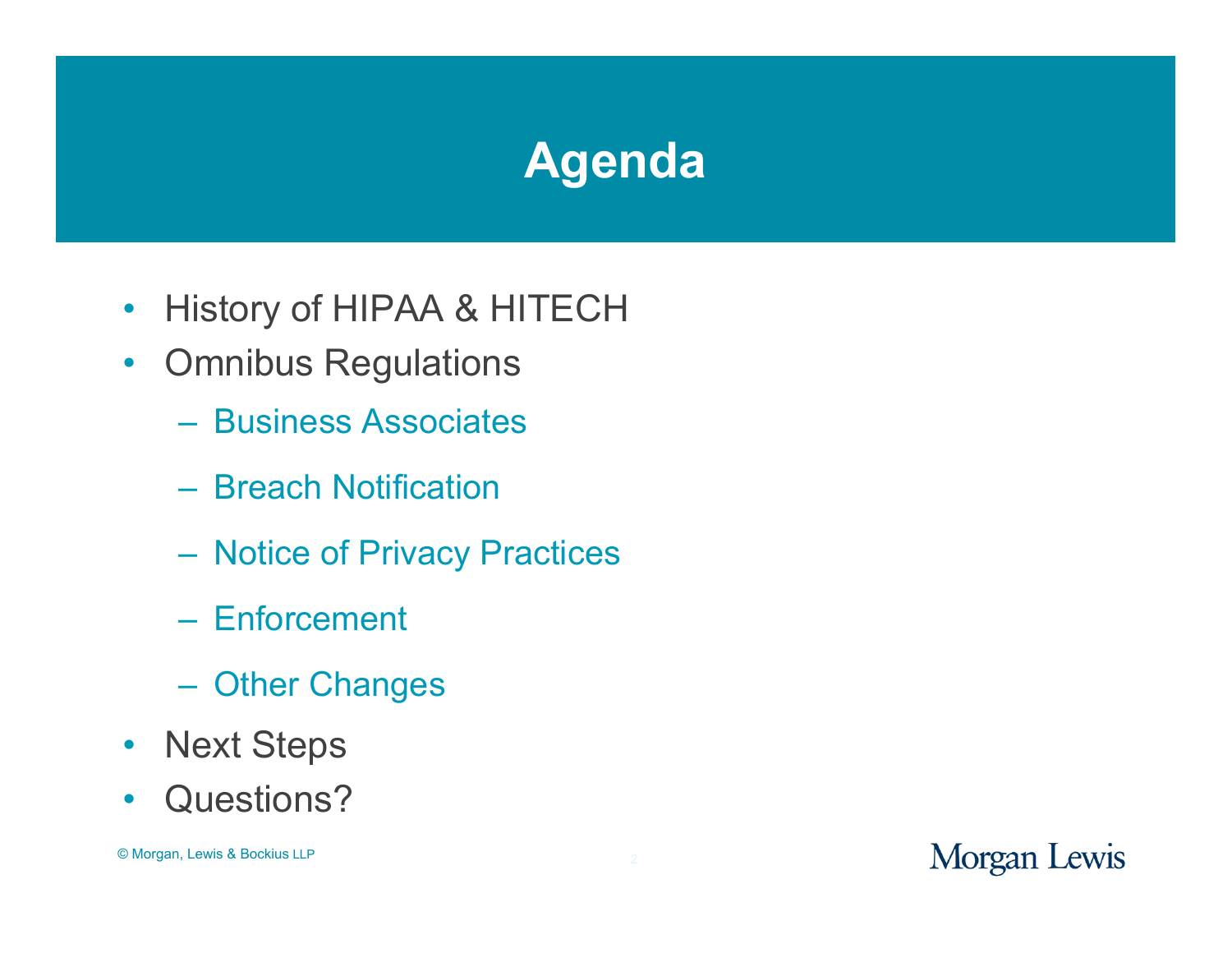#### History of HIPAA & HITECH Act

- Health Insurance Portability & Accountability Act of 1996 (HIPAA)
	- Privacy (effective 2003) & Security (effective 2005)
- Health Information Technology for Economic and Clinical Health (HITECH) Act – Effective February 2010
- Omnibus Regulations
	- Effective date: March 26, 2013
	- Compliance date: September 23, 2013 (w/ exception)
	- "Marks the most sweeping changes to the HIPAA Privacy & Security Rules since they were first implemented."

© Morgan, Lewis & Bockius LLP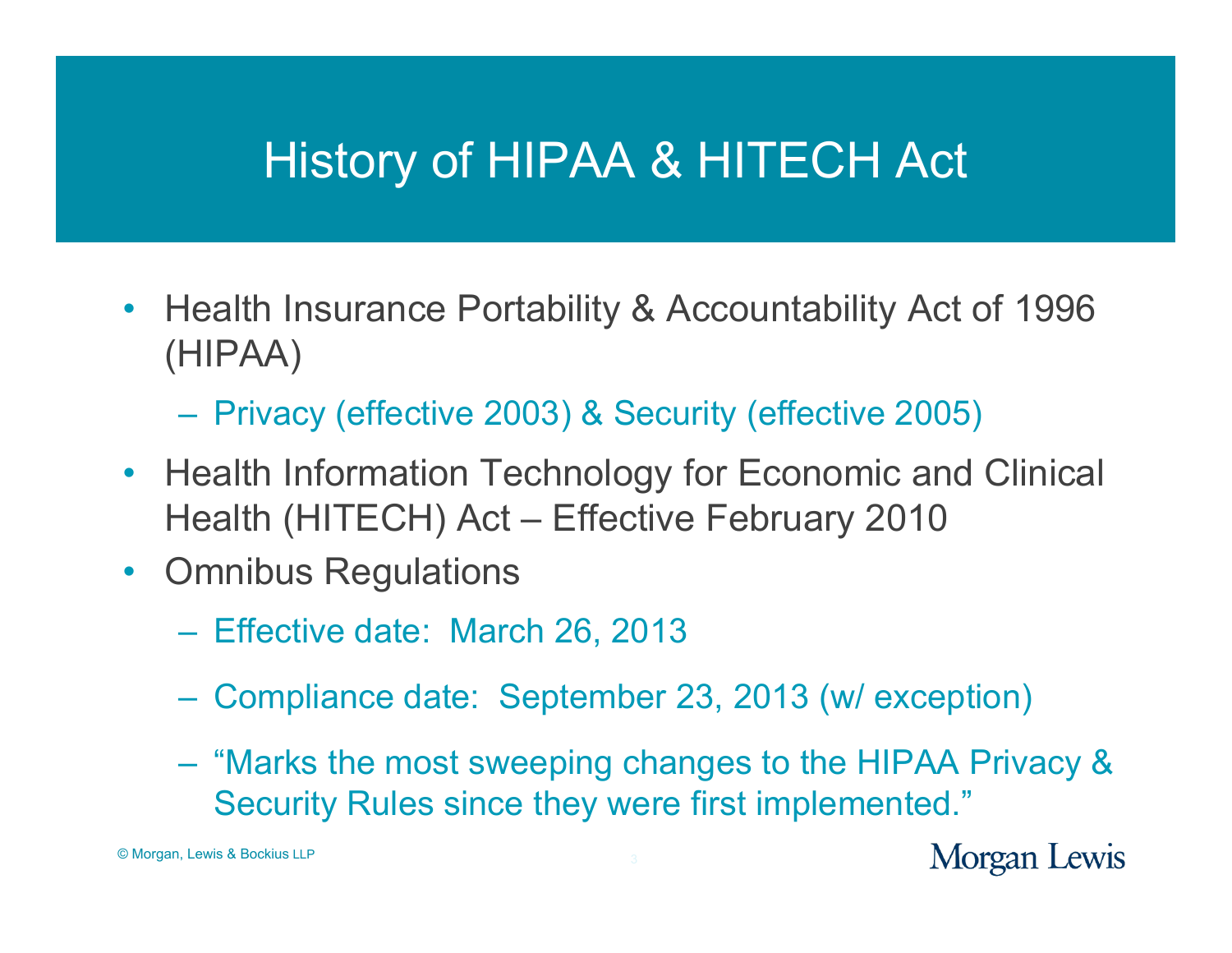- Business Associates (BA)
	- Extends direct liability to BAs for Security & certain Privacy compliance
	- Expands definition of BA
		- *e.g., Subcontractor of BA*
		- *Additional guidance planned*
	- Affirms liability for acts of "agents"
	- Modifies content of BA Agreements (BAAs)
		- *Comply by September 23, 2013, or September 23, 2014 if …*
	- No additional time for BAs to comply

© Morgan, Lewis & Bockius LLP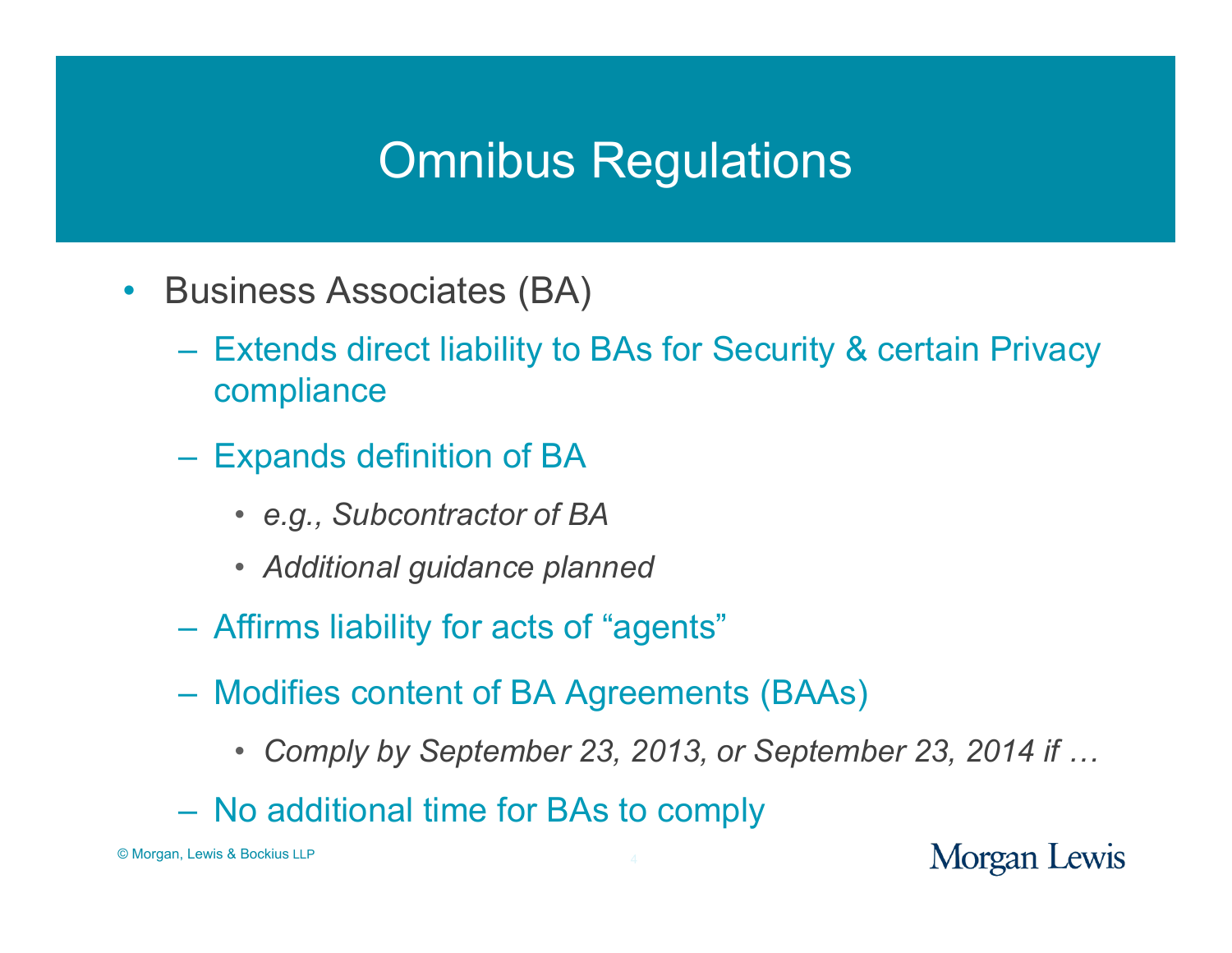- Breach Notification
	- Eliminates subjective "significant risk of harm" threshold
	- Presumes breach requiring notification
		- *Unless CE/BA demonstrates "low probability that PHI [protected health information] has been compromised"*
		- *Consider at least 4 factors*
		- *Objective standard*
	- Likely to increase breach reporting
	- Additional guidance planned
	- Note: Methodology for counting violations remains unclear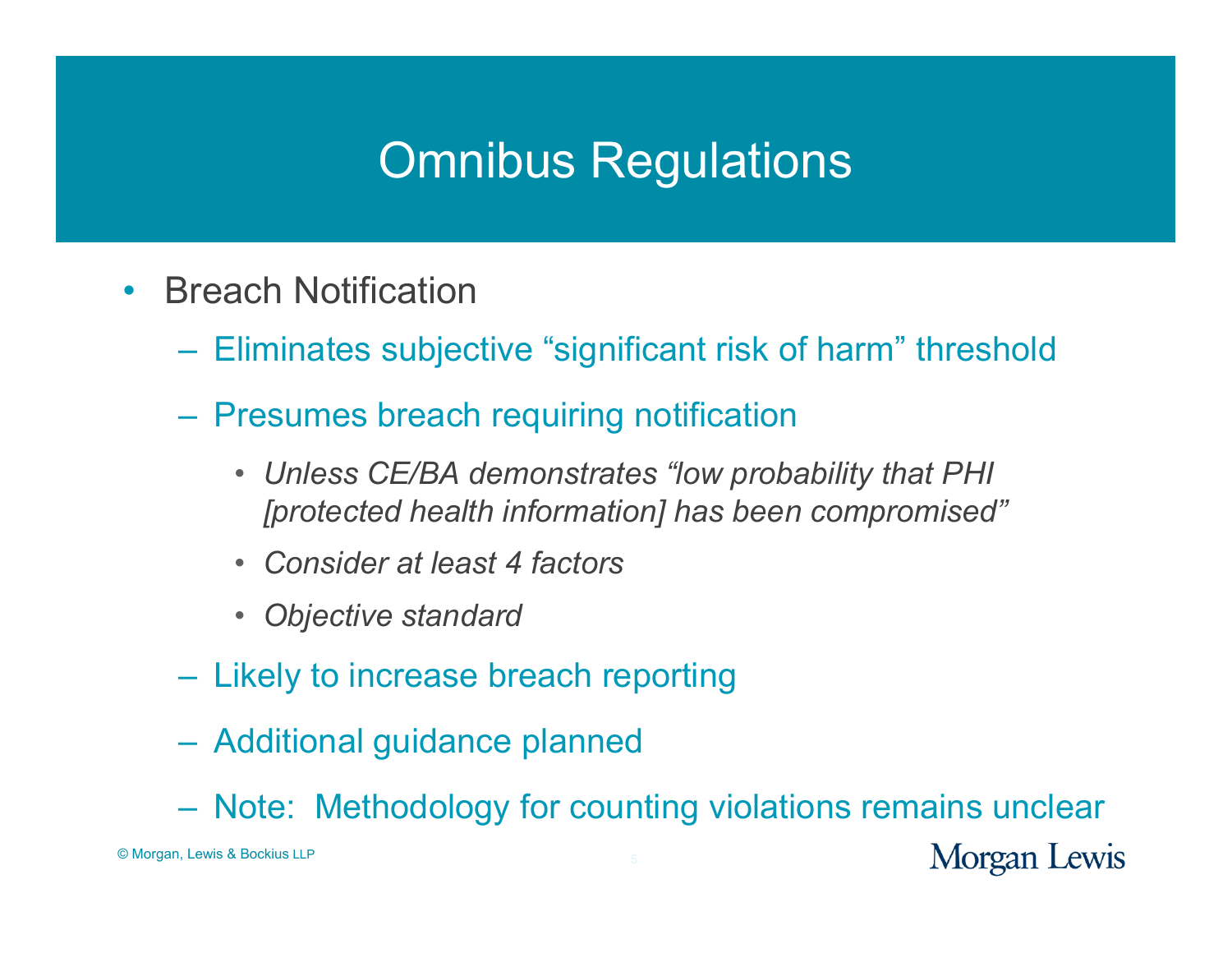- Other Changes
	- Genetic Information
		- *Prohibits plans from using or disclosing genetic info for underwriting purposes*
	- Marketing & Sale of PHI
		- *Only permitted with authorization*
	- Individual Rights
		- *Restrict disclosure to plan when paying out of pocket*
		- *Access to PHI in the form and format requested*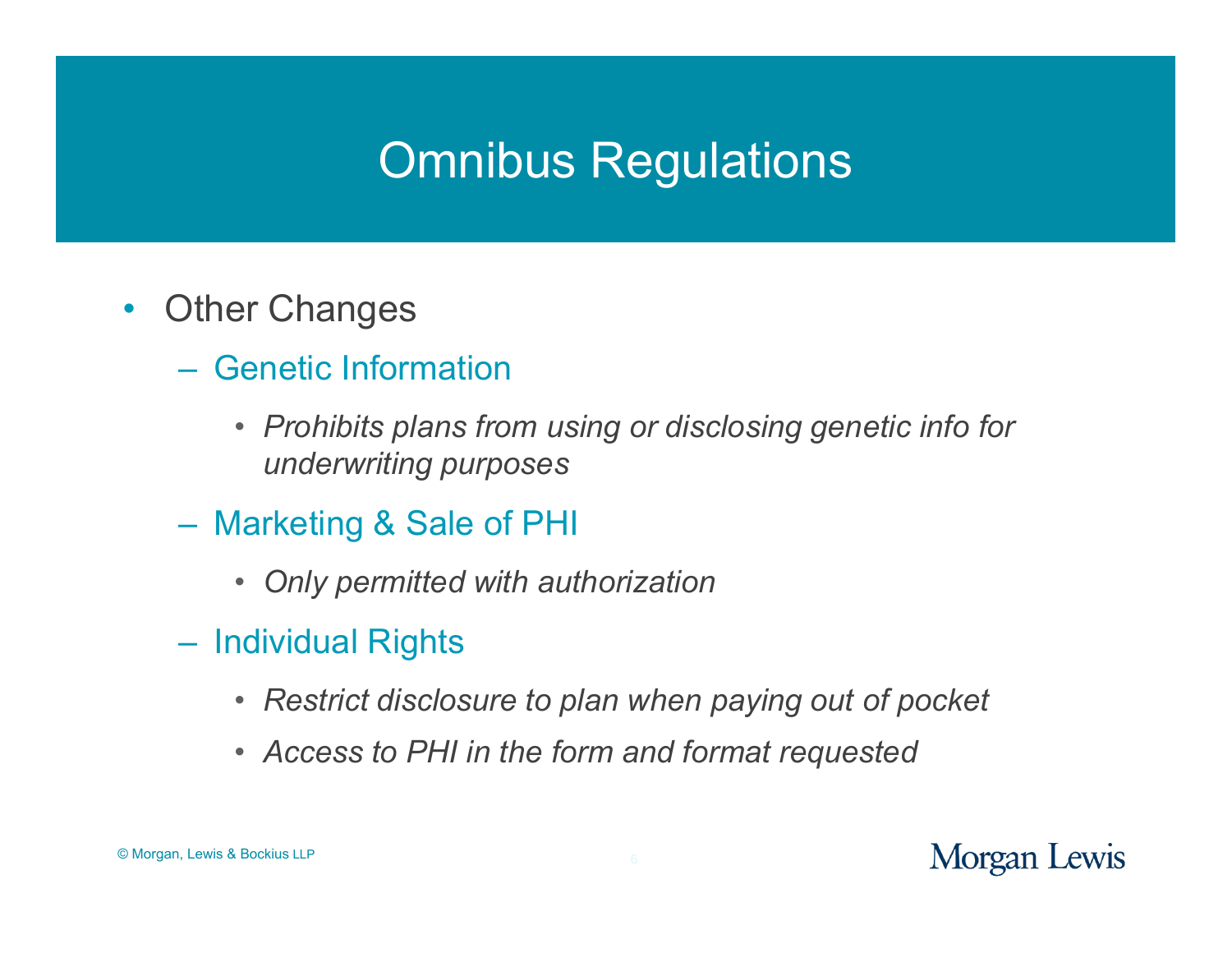- Notice of Privacy Practices (NPP)
	- Revise for:
		- *Certain uses & disclosures requiring authorization*
		- *Fundraising*
		- *Breach Notice*
		- *GINA*
	- Redistribution
		- *Post by September 23, 2013 & provide in next annual mailing*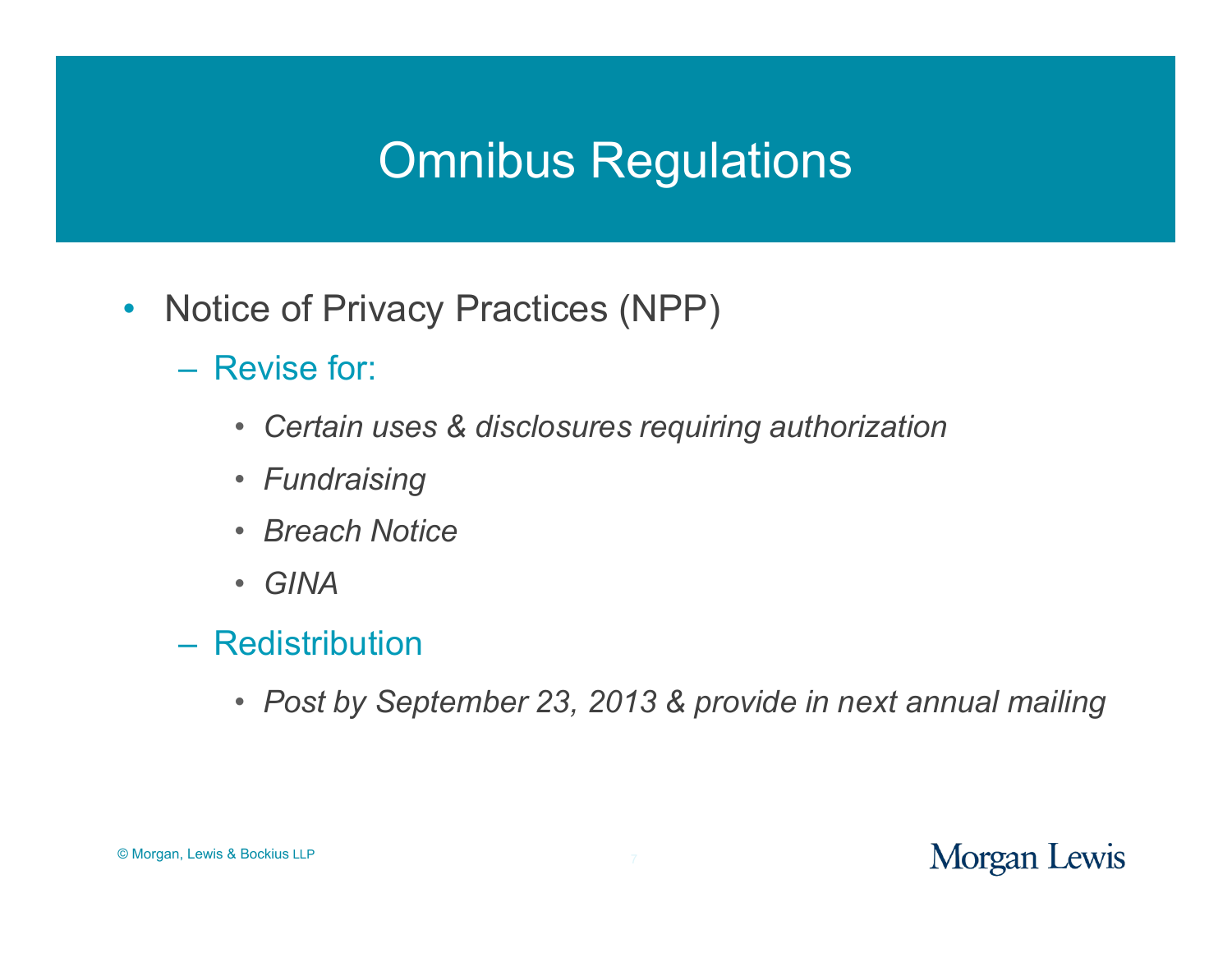- Enforcement
	- Retains 4 tiers of penalties
		- *Did not know – \$100 - \$50,000*
		- *Due to reasonable cause – \$1,000 - \$50,000*
		- *Due to willful neglect & timely corrected – \$10,000- \$50,000*
		- *Due to willful neglect & not timely corrected – \$50,000 - \$1.5M*
	- Secretary of Labor required to investigate complaint or to conduct compliance review where willful neglect probable
	- Factors used in determining amount of civil money penalty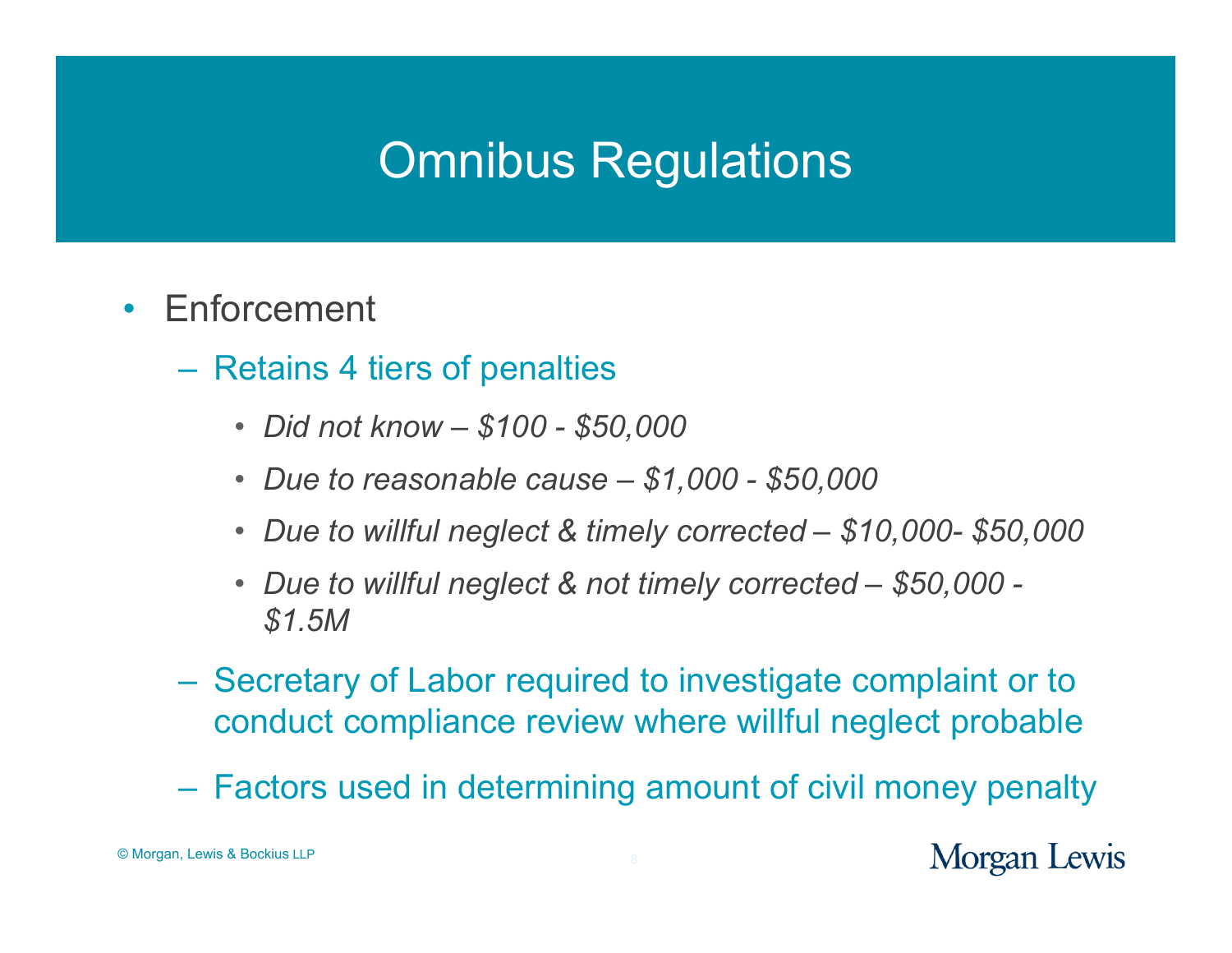#### Next Steps

- Perform Gap Analysis/Self-Audit Now
- Revise Policies & Procedures
- Revise & Post/Distribute Notice of Privacy Practices
- Revise Business Associates/Subcontractor Agreements
	- Consider approach
- Train Privacy Employees
- Consider Encryption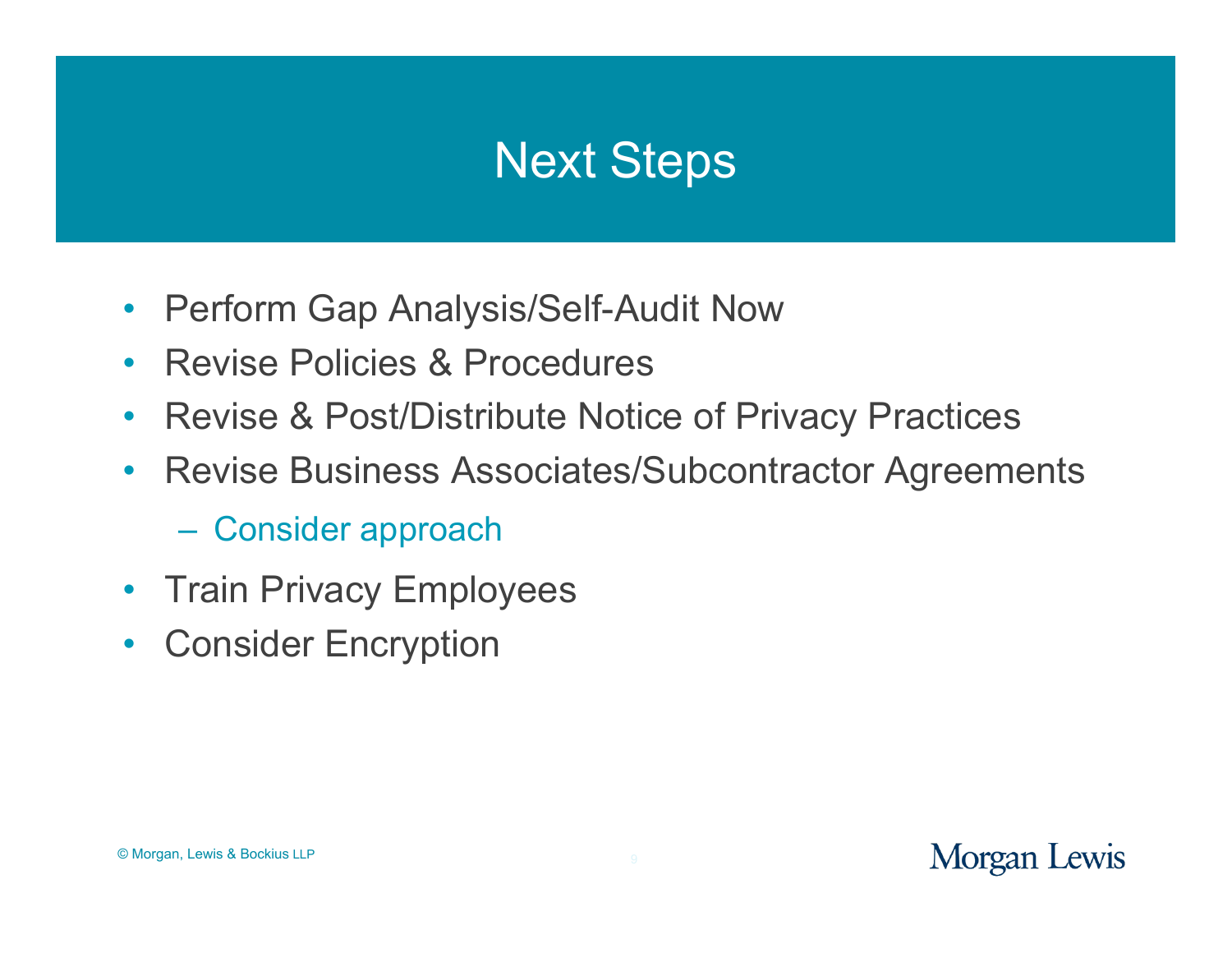#### How We Can Help?

- Morgan Lewis Benefits Solutions
	- HIPAA Privacy Initiative
		- *Self-Audit Assistance*
			- Includes detailed audit questionnaire
			- Identification of potential violations
		- *Training* 
			- May be recorded for future use
		- *Privacy Officer Assistance*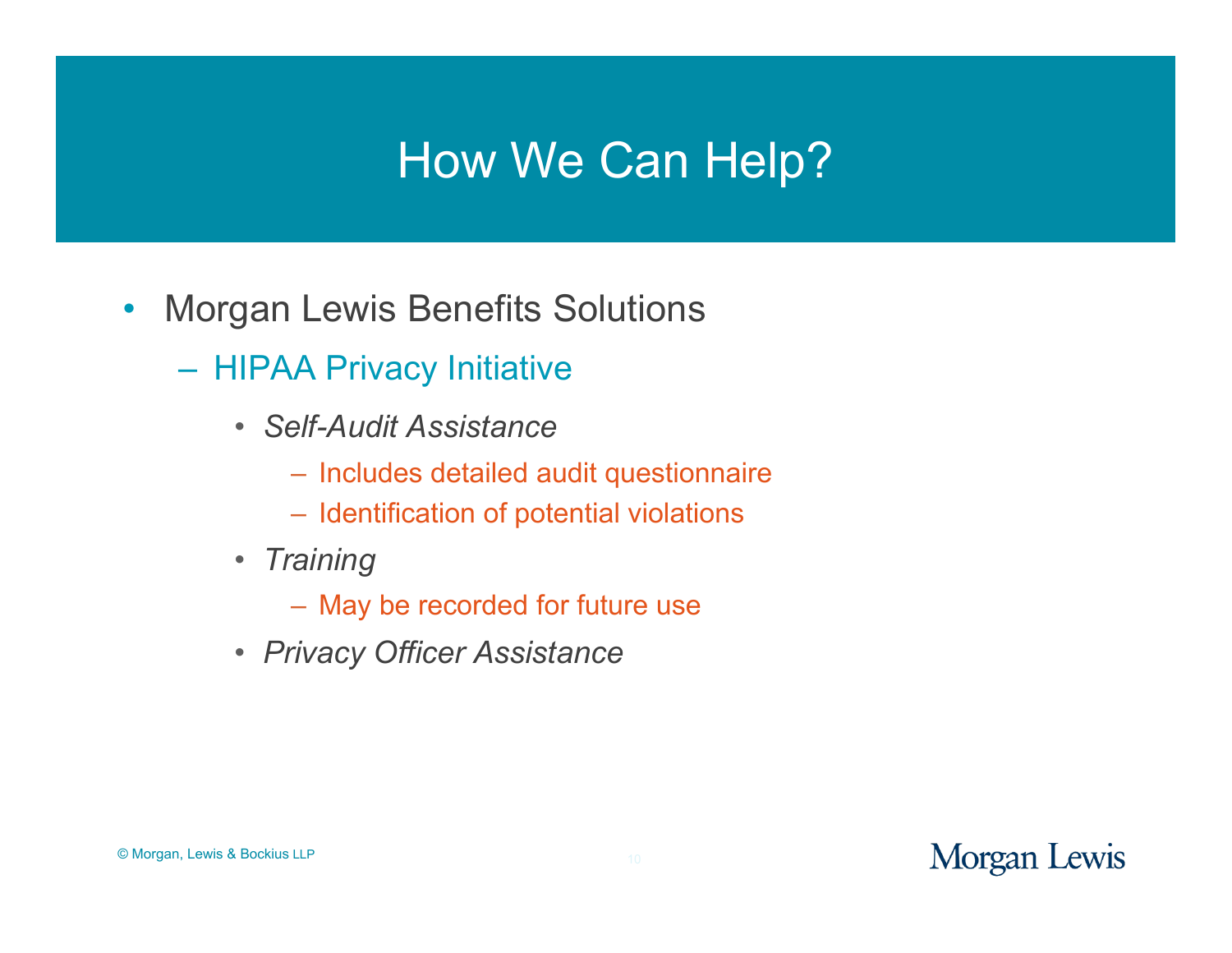# Polling Question

• If you are interested in learning more about our HIPAA compliance services, please answer the polling question on the right-hand side of your screen and we will give you a call.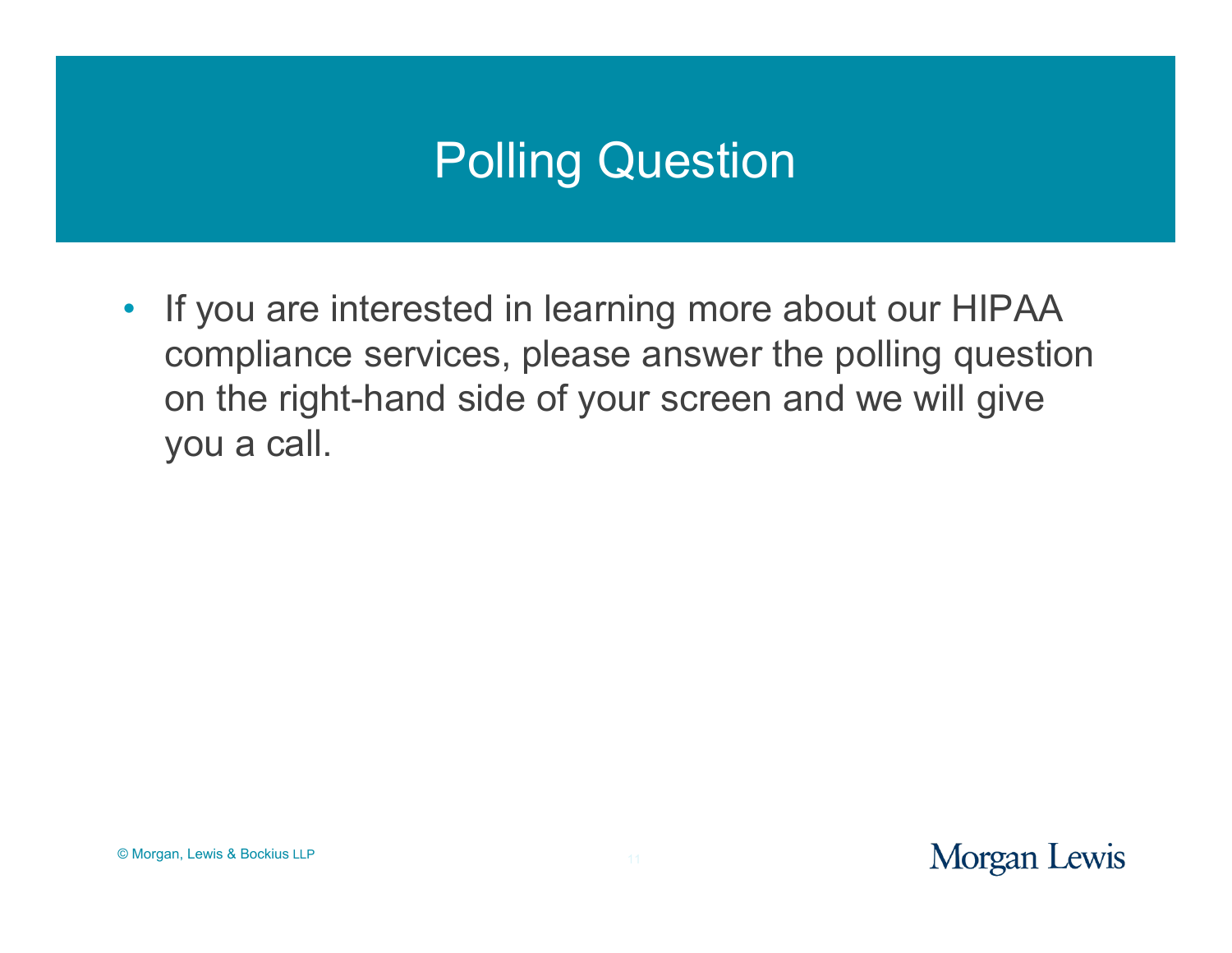# DISCLAIMER

 $\bullet$  This material is provided as a general informational service to clients and friends of Morgan, Lewis & Bockius LLP. It should not be construed as, and does not constitute, legal advice on any specific matter, nor does this message create an attorney-client relationship. These materials may be considered Attorney Advertising in some states. Please note that the prior results discussed in the material do not guarantee similar outcomes. Links provided from outside sources are subject to expiration or change. © 2013 Morgan, Lewis & Bockius LLP. All Rights Reserved.

#### $\bullet$ **IRS Circular 230 Disclosure**

To ensure compliance with requirements imposed by the IRS, we inform you that any U.S. federal tax advice contained in this communication (including any attachments) is not intended or written to be used, and cannot be used, for the purpose of (i) avoiding penalties under the Internal Revenue Code or (ii) promoting, marketing, or recommending to another party any transaction or matter addressed herein. For information about why we are required to include this legend, please see http://www.morganlewis.com/circular230.

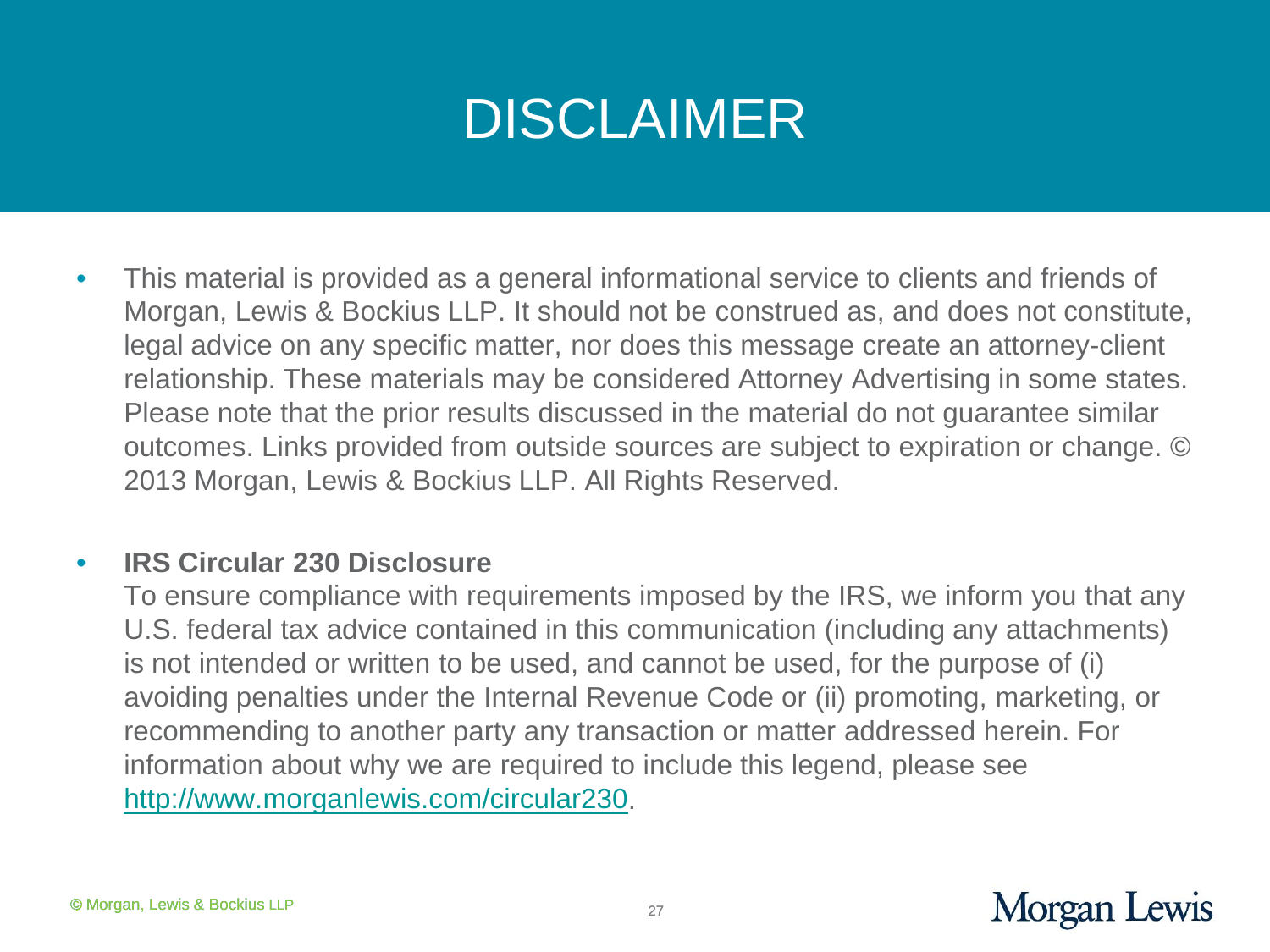#### Contact Information



**Lauren Licastro Pittsburgh** *412.560.3383*  llicastro@morganlewis.com



**Sage Fattahian Chicago** *312.324.1744*  sfattahian@morganlewis.com

**Georgina O'Hara**

Philadelphia *215.963.5188*  go'hara@morganlewis.com

© Morgan, Lewis & Bockius LLP